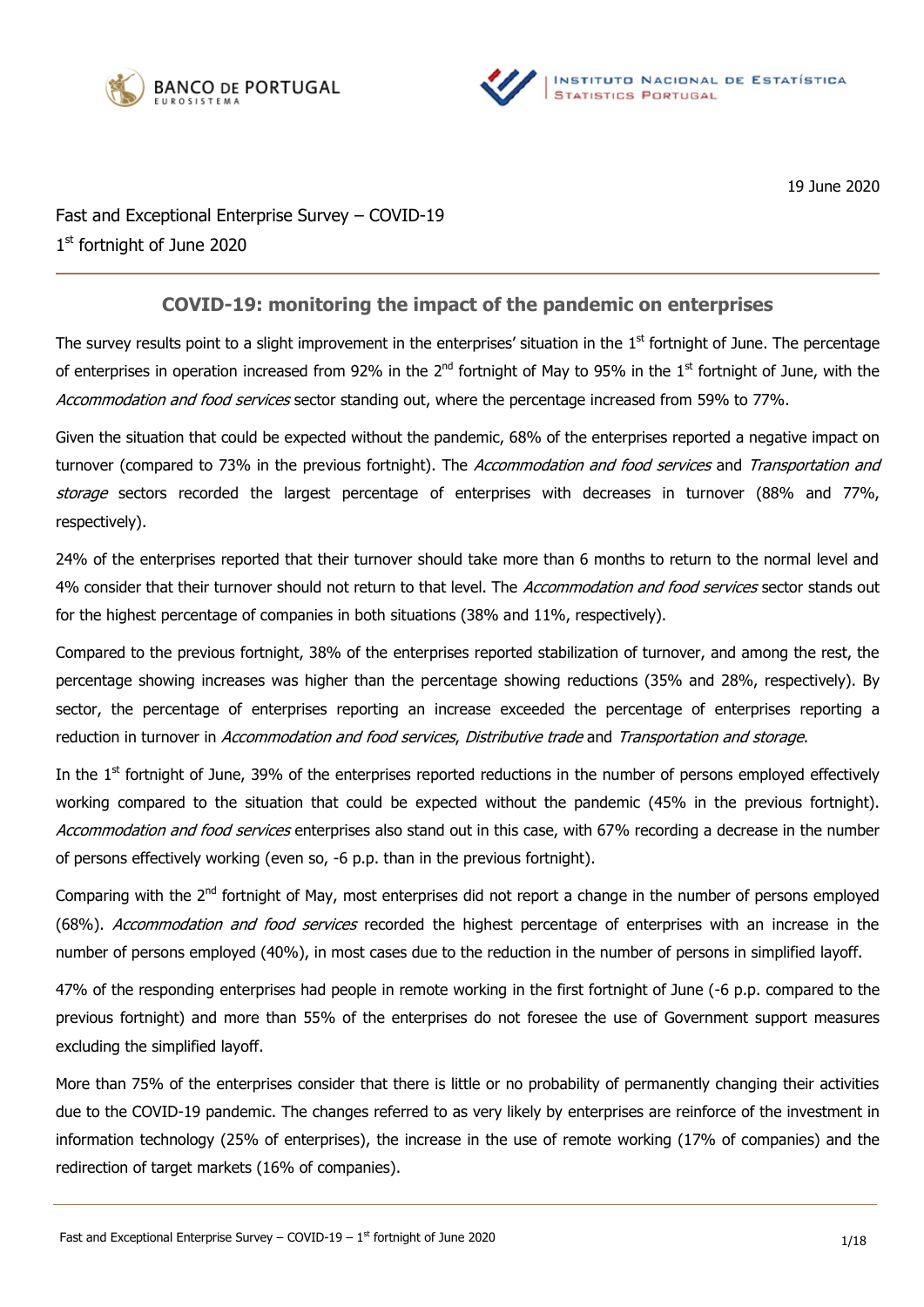



In this information note, Statistics Portugal and the Bank of Portugal publish the main results of the Fast and Exceptional Enterprise Survey – COVID-19 (COVID-IREE), addressed to a wide range of enterprises.

This survey aims to identify some of the main effects of the COVID-19 pandemic on business activity, based on a rapid response questionnaire. During this fortnight, questions about turnover, persons employed, persons employed in remote working and with alternate presence at the enterprise's facilities and the use of public support instruments were maintained and two new questions were added, one related to the expected time for the turnover to return to the normal level and another that intends to assess intentions of permanent change in the activity of enterprises resulting from the COVID-19 pandemic.

It is important to note that the results of this survey refer **exclusively** to the responding enterprises in each edition of the survey (about 5.7 thousand in this week)<sup>1</sup>. These enterprises basically correspond to a representative sample underlying the calculation and compilation of the monthly sectoral turnover indices published by Statistics Portugal. For further information, it is recommended to read the technical note.

Statistics Portugal and the Bank of Portugal are grateful for the co-operation of enterprises in this difficult situation that Portugal is now going through.

## **Situation of the enterprises in the first fortnight of June 2020**

## **95% of the responding enterprises remained in operation, even partially**

- 95% of the enterprises remained in production or operation, even partially, at the time of response to the survey (+3 p.p. than in the previous fortnight). The proportion of enterprises temporarily closed stood at 4% (-3 p.p. from the previous fortnight), while 1% indicated definitive closure.
- The Accommodation and food services sector registered a considerable increase in operating enterprises (+18 p.p. than in the previous fortnight, standing at 77%). Even so, this sector also continued to present the highest percentage of enterprises closed, temporarily or definitely (23%).

<sup>&</sup>lt;sup>1</sup>Number of valid responses until the end of June 16, corresponding to a response rate of around 64%. The results for the  $2<sup>nd</sup>$  fortnight of May were slightly revised by the inclusion of 111 responses, submitted afterwards.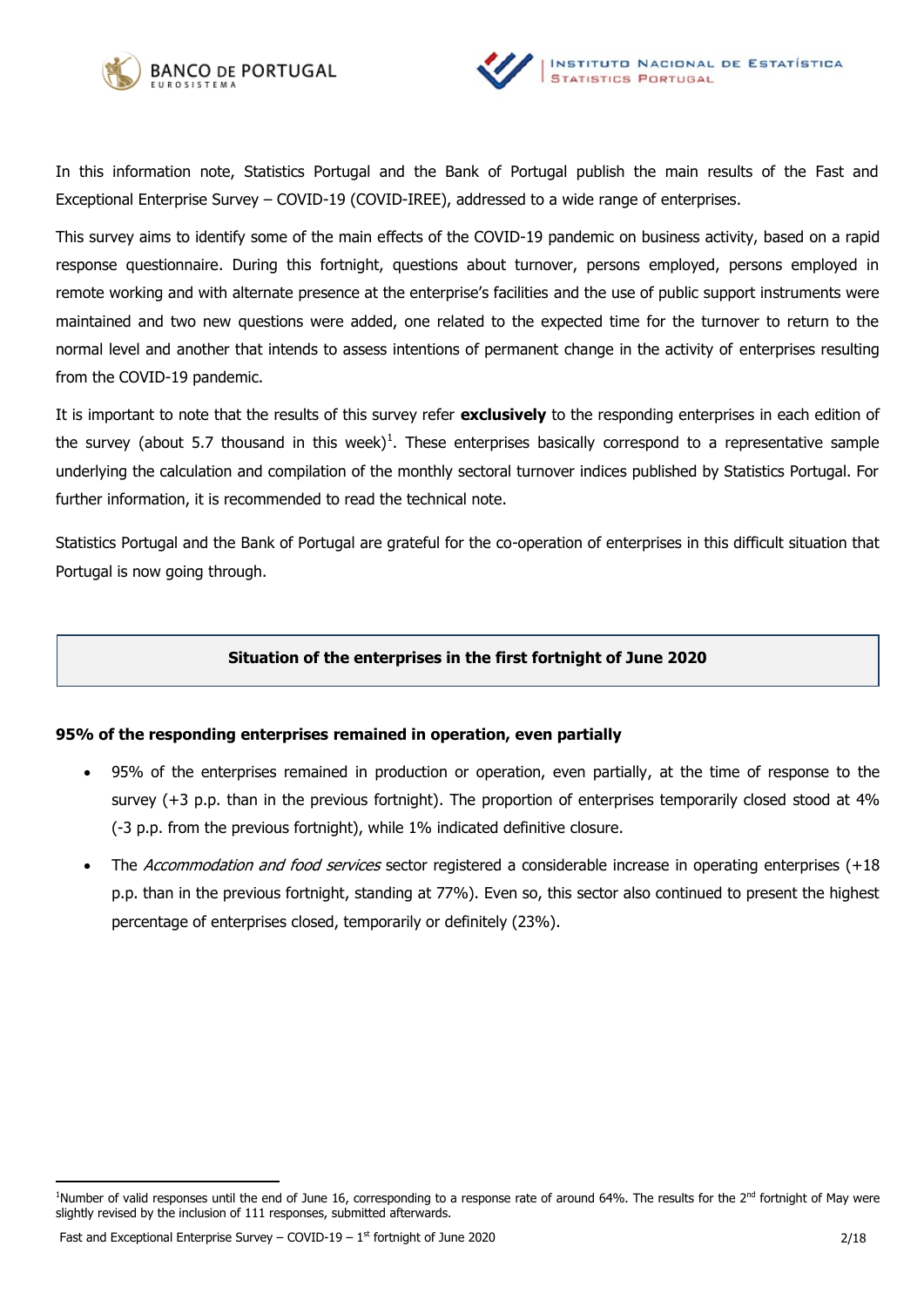



## **Figure 1 • Situation of the enterprises, as a % of the total number of enterprises Total responding enterprises**



Note: the values for the 2<sup>nd</sup> fortnight of May 2020 already integrate the revised data.



#### **Economic activity**

**Source:** Statistics Portugal and Bank of Portugal, COVID-IREE

# **Impact of the COVID-19 pandemic on turnover in the first fortnight of June 2020, compared to the expected situation without the pandemic**

## **68% of the enterprises reported a decrease in turnover due to the pandemic**

- Comparing with the expected situation without the pandemic, 68% of the enterprises in operation or temporarily closed reported a negative impact on turnover (-5 p.p. than in the previous fortnight), while 7% reported an increase in the same variable. For 25% of enterprises, the COVID-19 pandemic had no impact on turnover in this fortnight.
- The Accommodation and food services and Transportation and storage sectors concentrated the higher percentages of enterprises reporting a reduction in turnover, 88% and 77%, respectively (-3 p.p. and -5 p.p.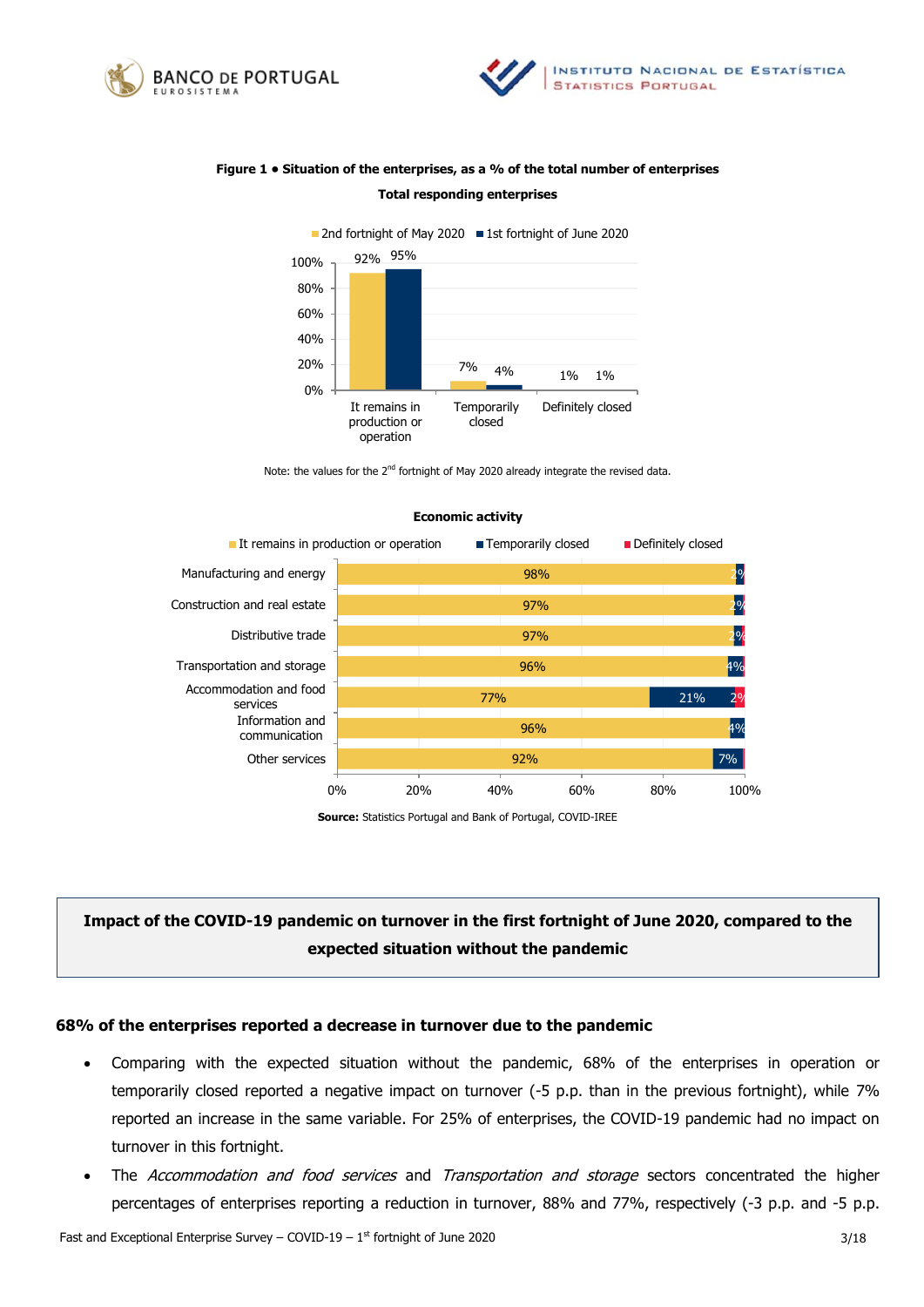



than in the previous fortnight). In contrast, the *Construction and real estate* sector recorded the lowest percentage of enterprises with a reduction in turnover (52%, -8 p.p. than in the previous fortnight).

- 25% of the enterprises reported a reduction of more than 50% in turnover in the first fortnight of June (-6 p.p than in the previous fortnight).
- The percentage of enterprises reporting reductions of more than 75% in turnover remained higher in the Accommodation and food services (45%), but 14 p.p. lower than the observed in the previous fortnight.

**Figure 2 • Impact of the COVID-19 pandemic on turnover in the first fortnight of June 2020 compared to the expected situation without the pandemic, as a % of the total number of enterprises in operation or temporarily closed**



**Total responding enterprises** 

**Source:** Statistics Portugal and Bank of Portugal, COVID-IREE

## **Time needed for turnover to return to normal level**

# **24% of the enterprises anticipate that the return of turnover to the normal level will take more than half a year**

- In the first fortnight of June, 24% of the enterprises in operation or temporarily closed reported that they expect their turnover to reach normal levels only in a period longer than six months (given the expected level without the pandemic). The enterprises in the Accommodation and food services (38%) and Transportation and storage (32%) sectors stood out.
- For 4% of the enterprises, the turnover should not return to the normal level, with this percentage being higher in Accommodation and food services (11%).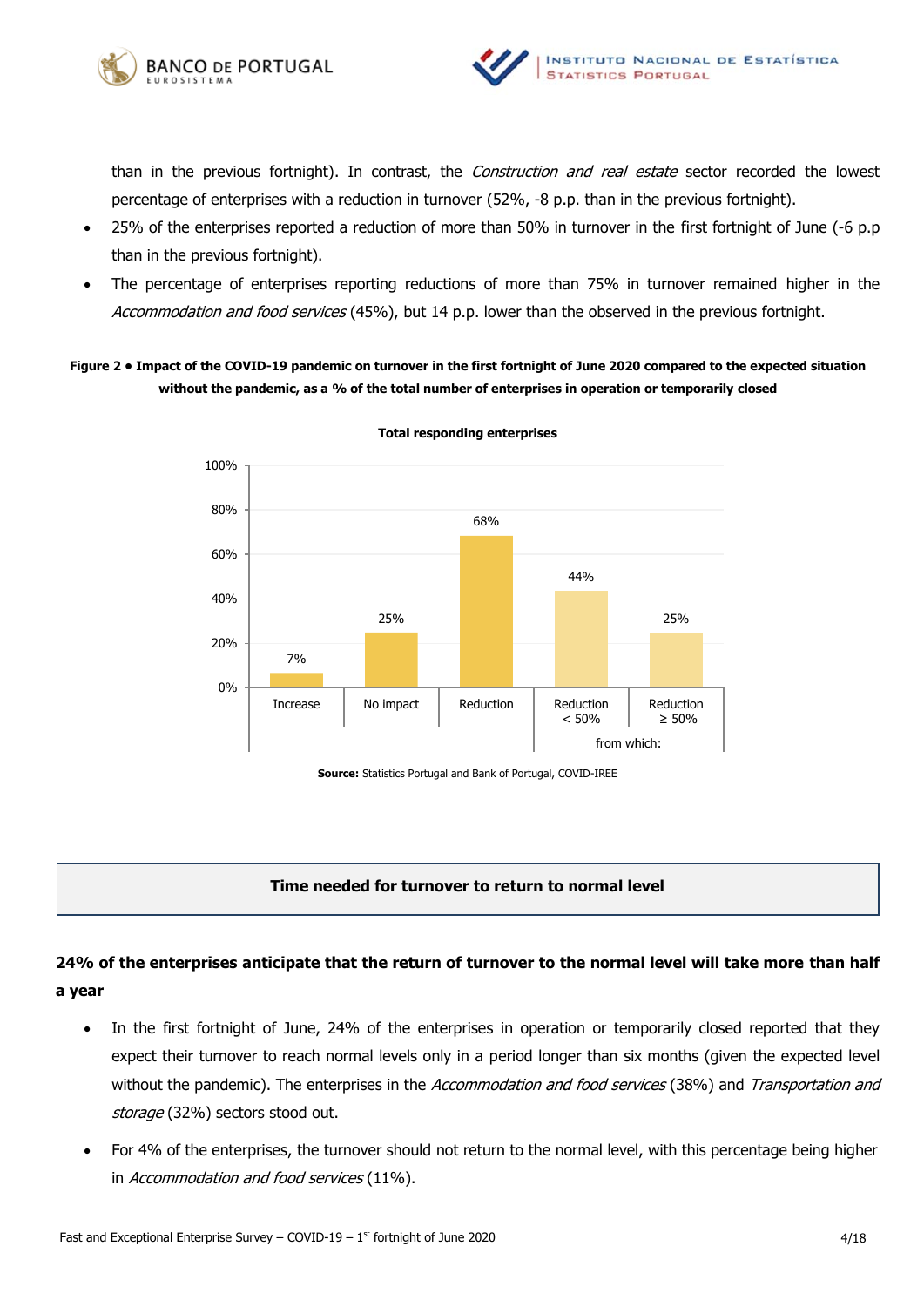



 25% of the enterprises reported that the return of turnover to normal levels should occur in less than six months. Remind that 32% of the enterprises reported that the turnover was not negatively affected by the pandemic in the first fortnight of June.

#### **Figure 3 • Time needed for turnover to return to normal level, as a % of the total number of enterprises in operation or temporarily closed**



**Total responding enterprises** 

4% 5% 2% 4% 6% 5% 5% 19% 21% 14% 21% 19% 17% 21% 27% 24% 38% 32% 22% 18% 23% 5% 1% 11% 4% 4% 1<sup>0</sup> 11% 3% 16% 17% 23% 15% 16% 16% 29% 32% 12% 23% 32% 48% 31% 0% 20% 40% 60% 80% 100% Other services Information and communication Accommodation and food services Transportation and storage Distributive trade Construction and real estate Manufacturing and energy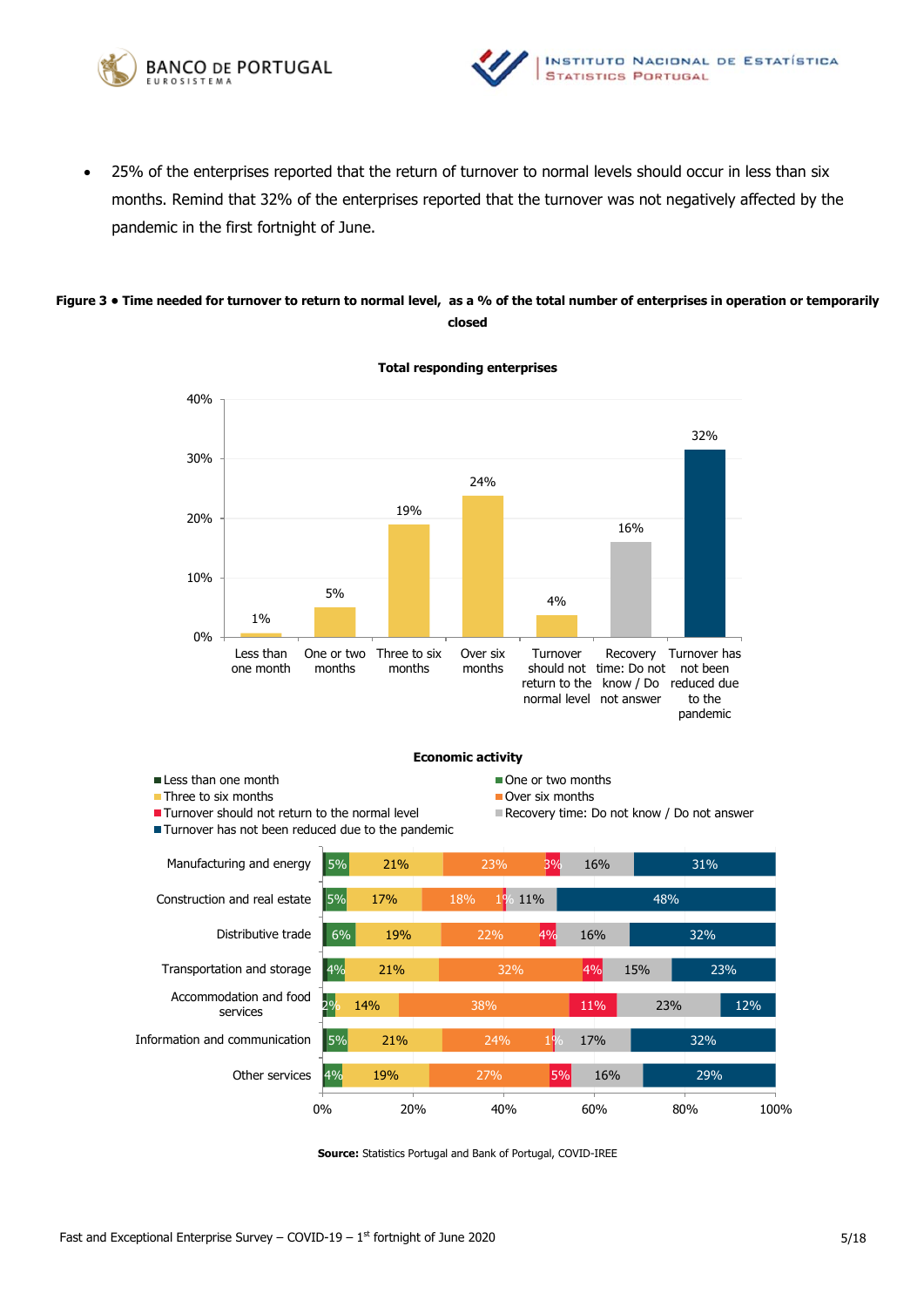



**Evolution of the turnover in the first fortnight of June, compared to the second fortnight of May 2020**

## **38% of the enterprises reported a stabilisation in turnover in the first fortnight of June compared with the second fortnight of May**

- In the first fortnight of June, 38% of the enterprises in operation or temporarily closed reported a stabilization of their turnover in relation to the second fortnight of May, standing out the enterprises from the Construction and real estate sector (59%).
- Among the others, 28% mentioned turnover reductions and 35% increases.
- The sectors that reported turnover increases more often than decreases were Accommodation and food services (50% and 22%), Distributive trade (43% and 26%) and Transportation and storage (42% and 22%). In the remaining sectors the opposite was observed.
- By size, the percentage of enterprises that reported turnover increases always exceed the percentage that reported reductions, being this differential clearly higher among large enterprises (+22 p.p.).

## **Figure 4 • Evolution of the turnover between the first fortnight of June and the second fortnight of May, as a % of the total number of enterprises in operation or temporarily closed**



**Total responding enterprises**

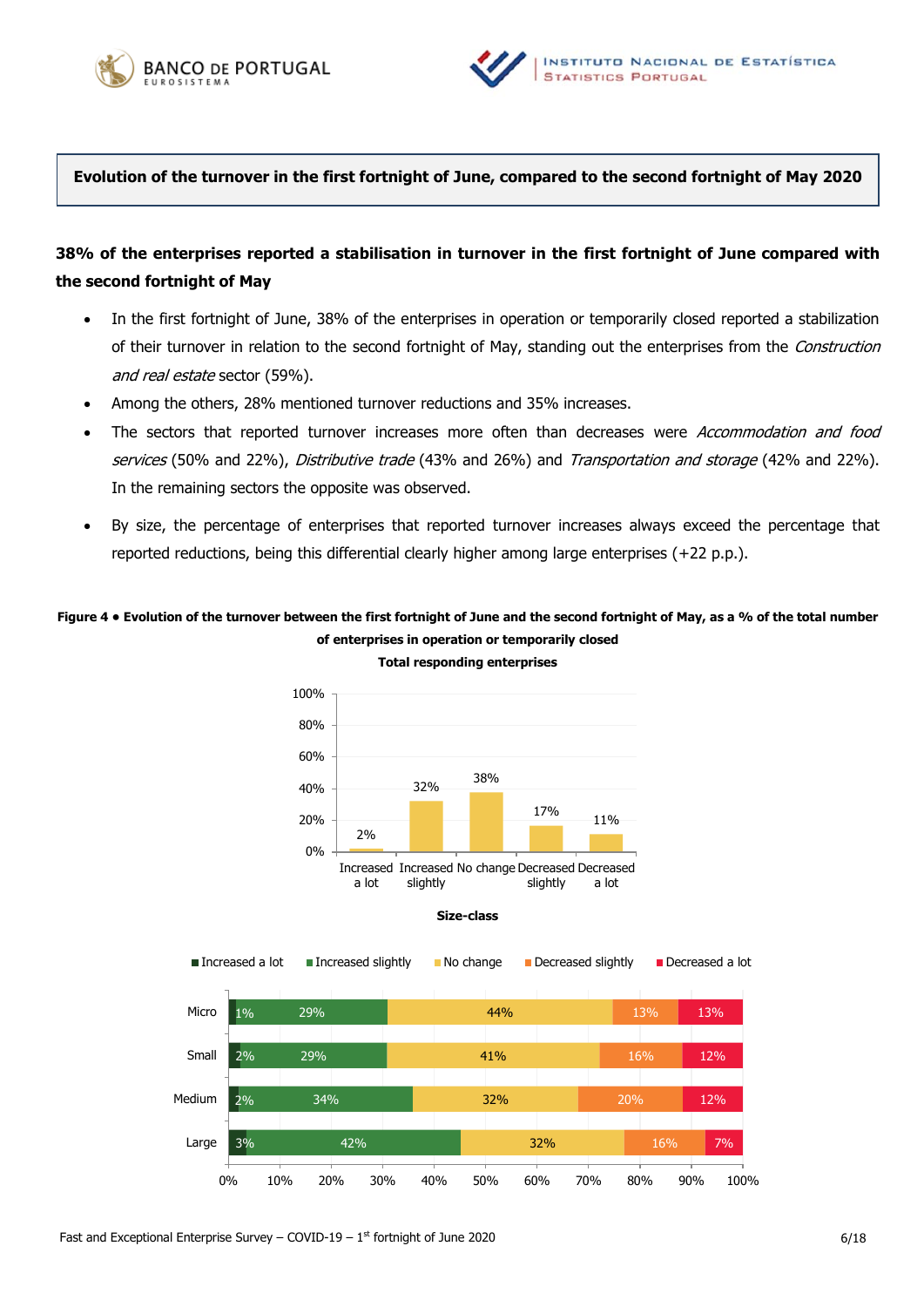





**Source:** Statistics Portugal and Bank of Portugal, COVID-IREE

# **The reasons with more impact on the change in turnover compared to the previous fortnight were the evolution of the orders/clients and the evolution of measures to contain the pandemic**

- Enterprises that reported an increase in turnover in this fortnight pointed out the evolution of the containment measures and the improvement in orders/clients as the explanatory factors with the greatest impact (59% and 56%). The size-class and economic activity are not differentiating factors in this analysis.
- The most mentioned reason for the decrease in turnover compared to the second fortnight of May was the reduction in orders/clients (76% of enterprises). In Manufacturing and energy, enterprises that reported a reduction in turnover reported a greater percentage of the negative contribution of this reason (80%).

**Figure 5 • Impact of the reasons for the evolution of the enterprises turnover in the first fortnight of June compared to the previous fortnight, as a % of the total number of enterprises in operation or temporarily closed which reported an increase or decrease in turnover**



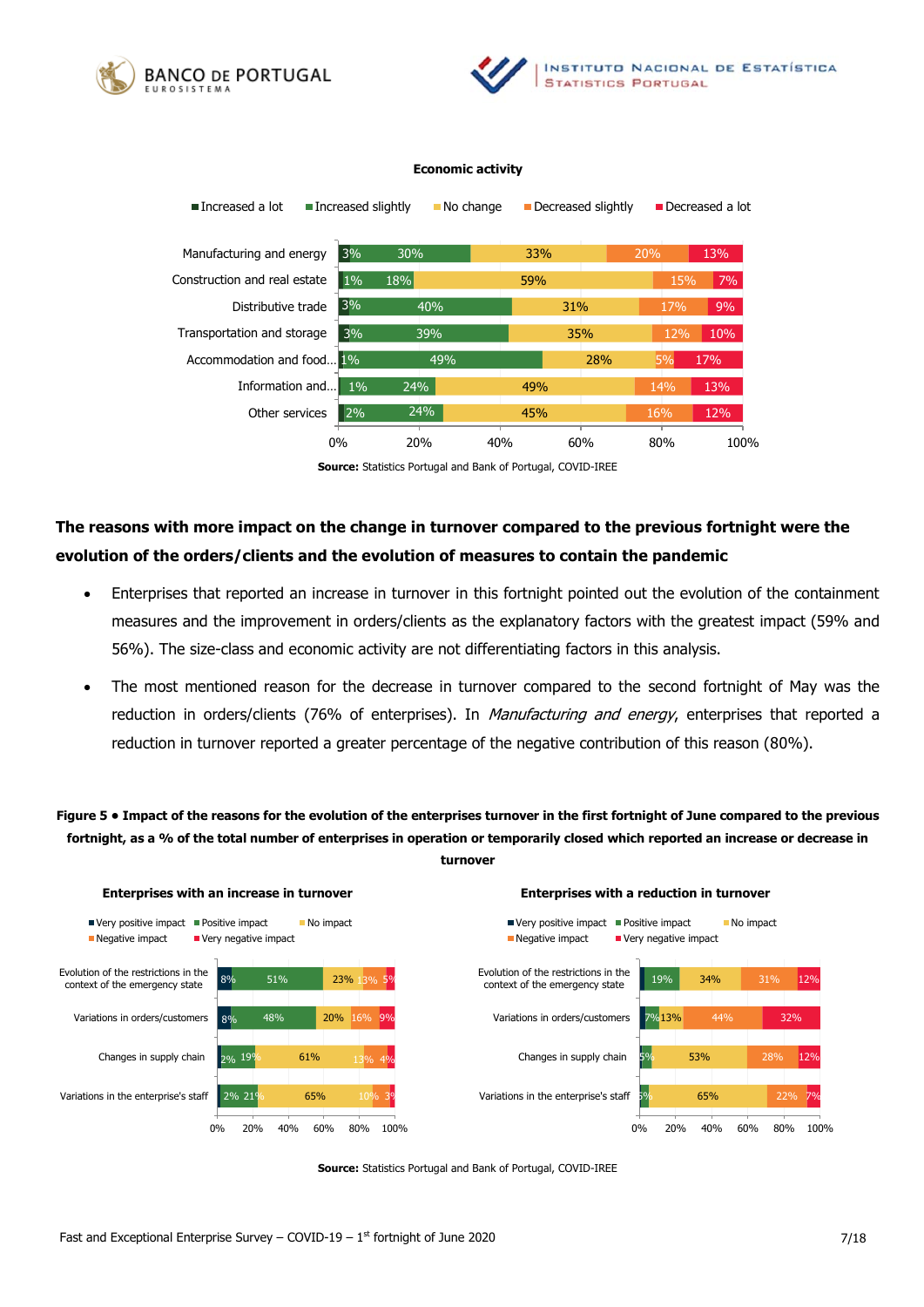



**Impact of the COVID-19 pandemic on persons employed during the first fortnight of June 2020, compared with the expected situation without the pandemic**

**39% of the enterprises reported reductions in persons employed effectively working, compared with the expected situation without the pandemic** 

- Comparing with the expected situation without the pandemic, 39% of the enterprises reported a negative impact in the persons employed effectively working during the first fortnight of June (-6 p.p. vis-à-vis the previous fortnight), representing 59% of the total persons employed by the respondent enterprises. A significant percentage reported that the pandemic had no impact on the persons employed (56% of the enterprises, +5 p.p. than in the previous fortnight, corresponding to 34% of the total persons employed by the respondent enterprises).
- In terms of the magnitude of the reduction in the number of persons employed effectively working, 12% of the enterprises reported a reduction of more than 50% and 15% reported reductions between 10% and 50%.
- By economic activity, the enterprises from Accommodation and food services sector continued to stand out, with 67% referring a decrease in the number of persons employed (-6 p.p. than in the previous fortnight), with this reduction exceeding 75% in 29% of the enterprises (-11 p.p. than in the previous fortnight).

## **Figure 6 • Impact of the COVID-19 pandemic on persons employed effectively working in the first fortnight of June 2020, as a % of the total number of enterprises in operation or temporarily closed**



**Total responding enterprises**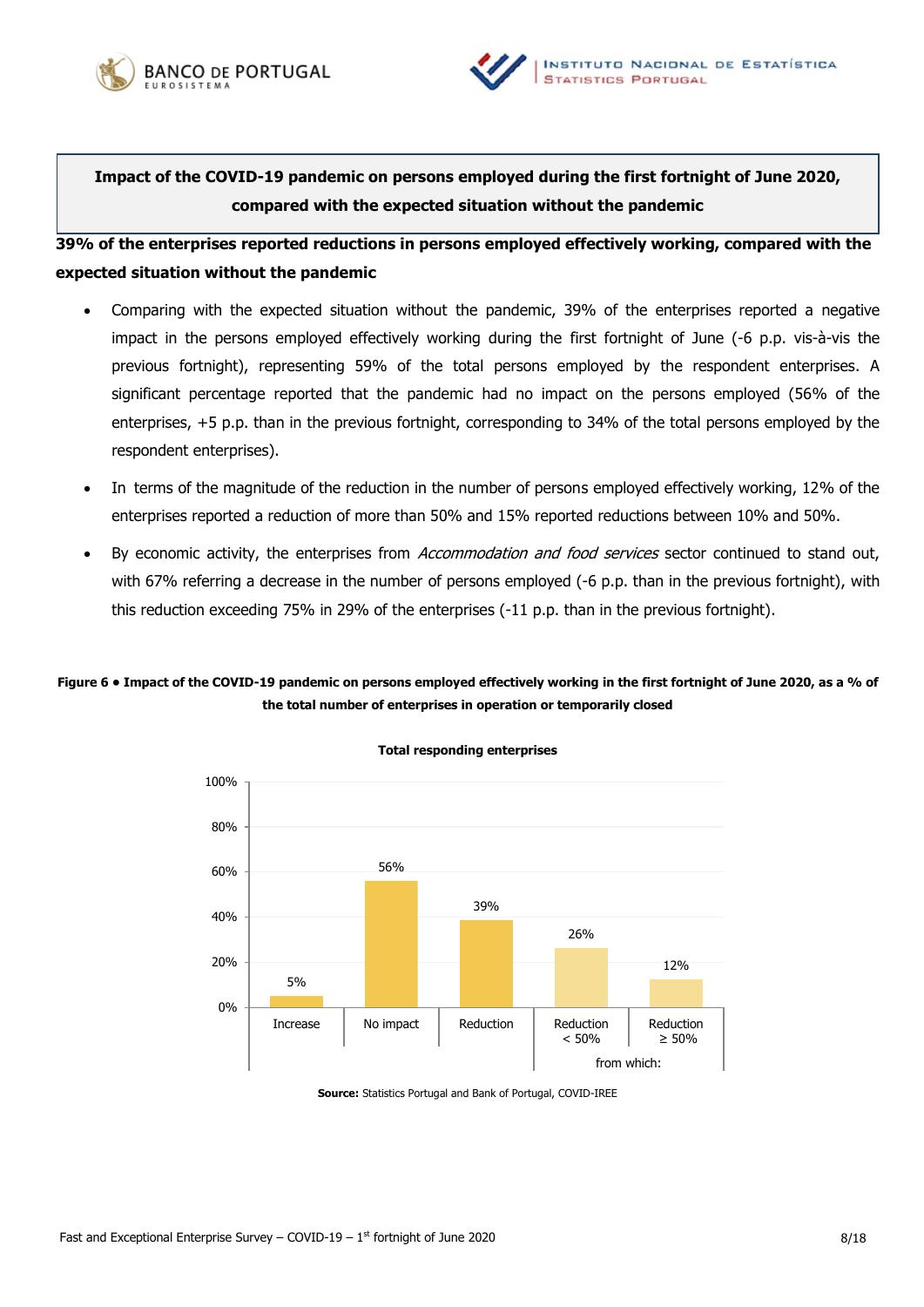



**Evolution of the persons employed effectively working during the first fortnight of June, compared with the second fortnight of May 2020**

**The Accommodation and food services sector recorded the highest percentage of enterprises (40%) with increases in the number of persons effectively working, compared to the previous fortnight.** 

- 68% of the enterprises, representing 44% of the total persons employed by the respondent enterprises, reported not to have changed the number of persons employed effectively working during the first fortnight of June, compared to the second fortnight of May.
- The percentage of enterprises that reported an increase in the persons employed was higher than the percentage that registered a decrease (24% and 8% of enterprises, respectively) and it increases with the sizeclass of the enterprise.
- By sector, Accommodation and food services registered the highest percentage of enterprises with increases in the persons employed compared with the previous fortnight (40% of the enterprises, representing 57% of the persons employed).

## **Figure 7 • Impact of the COVID-19 pandemic on persons employed effectively working in the first fortnight of June compared to the previous fortnight, as a % of the total number of enterprises in operation or temporarily closed**



**Total responding enterprises**

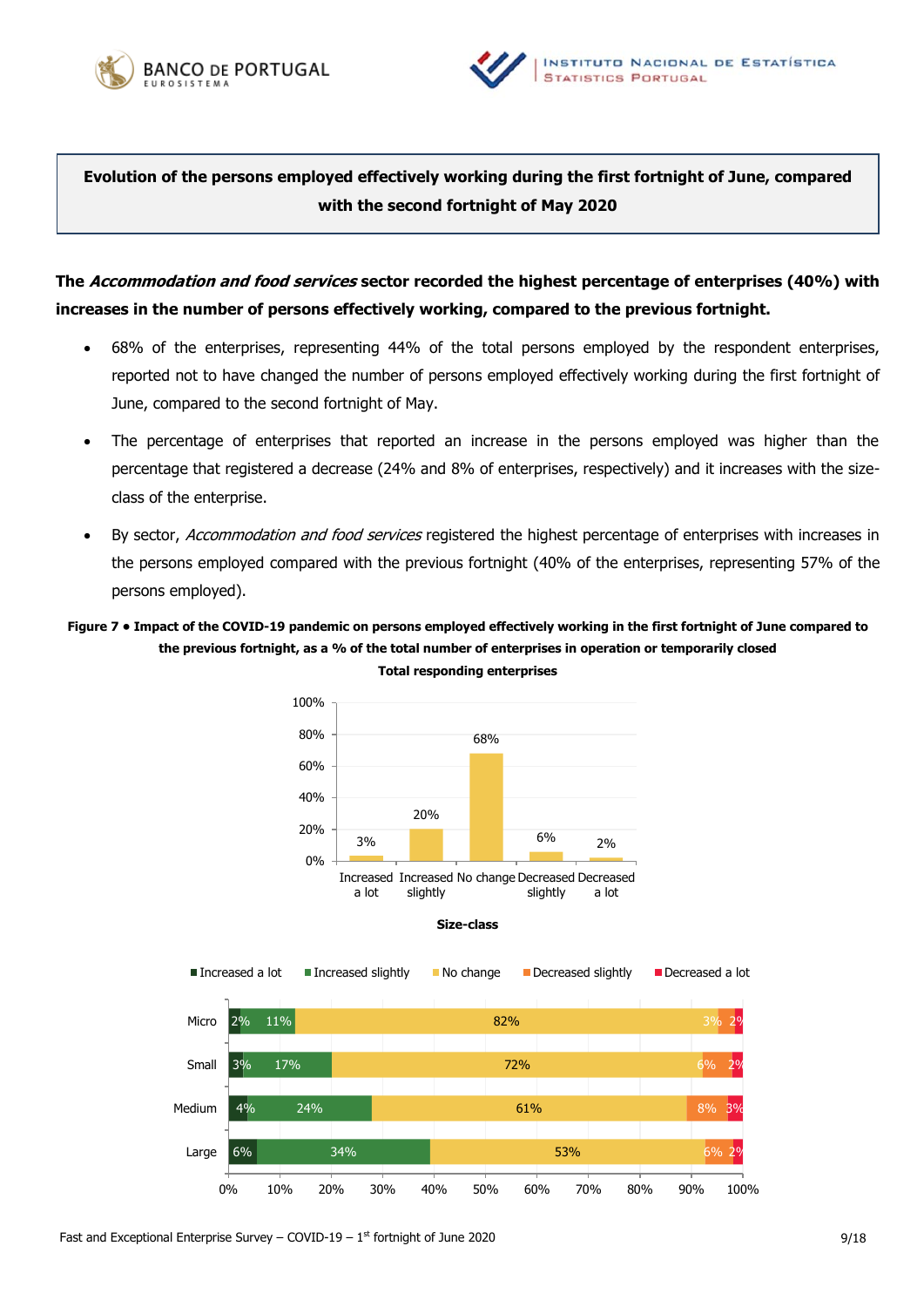





**Source:** Statistics Portugal and Bank of Portugal, COVID-IREE

# **The reduction of the simplified layoff was the reason with the greatest impact in the increase of the persons employed effectively working during the first fortnight of June**

- The reason with a positive impact most reported by the enterprises that reported an increase in the number of persons employed effectively working compared with the second fortnight of May was the reduction in the number of persons in layoff (mentioned by 70% of the enterprises).
- Enterprises that reported a reduction in the number of persons effectively working refer more often the increase in the days of absence because of illness or to support the family (48%) and the layoff (37%) as the reasons that most contributed negatively to this evolution.

**Figure 8 • Impact of the reasons for the evolution of persons employed effectively working, as a % of the total number of enterprises in operation or temporarily closed which reported an increase or decrease in persons employed**

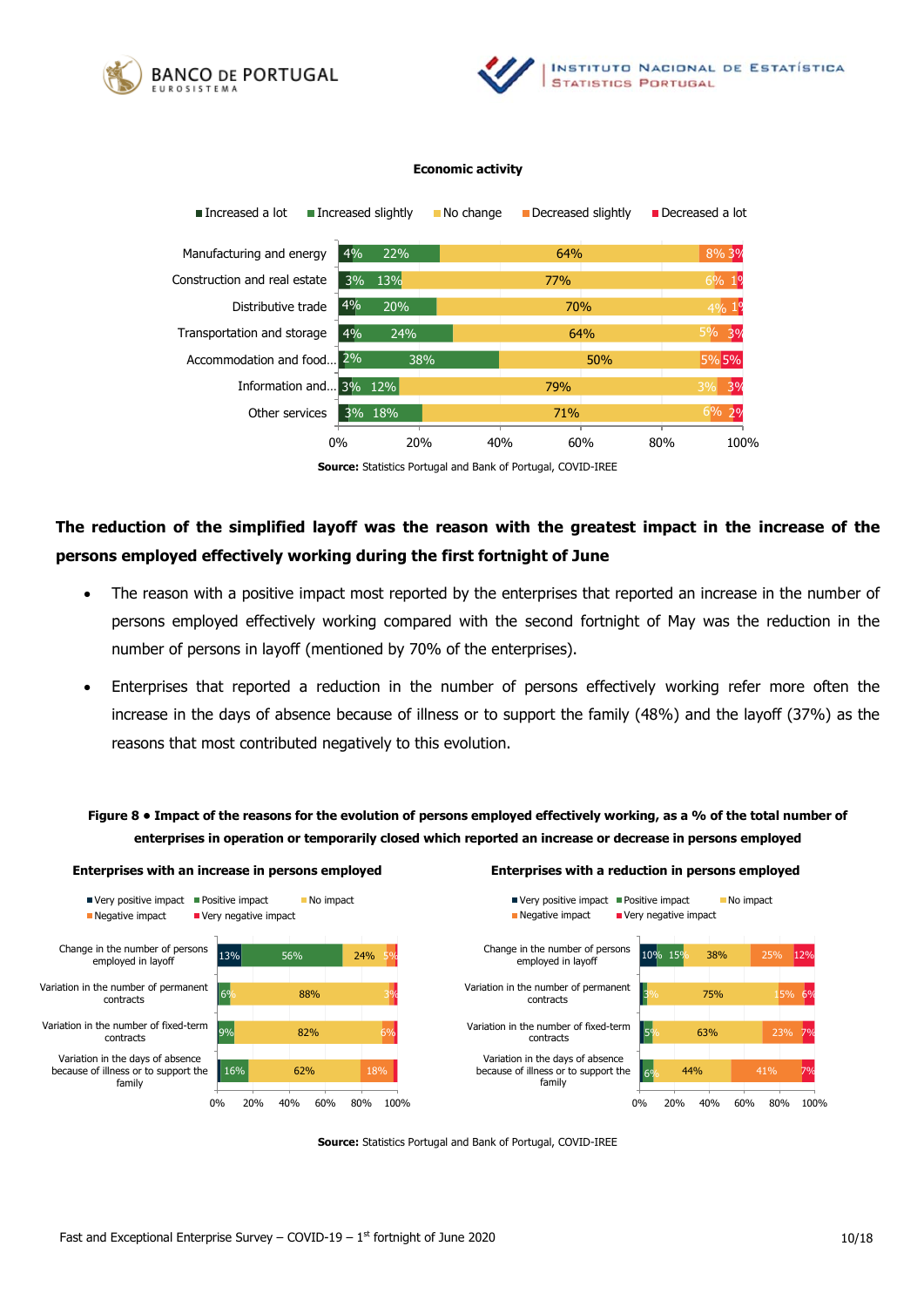



**Remote working and alternate presence in the enterprise premises during the first fortnight of June 2020**

**47% of the enterprises had persons in remote working<sup>2</sup> and 44% had persons with alternate presence in the enterprise premises**

- 47% of the responding enterprises had persons in remote working during the first fortnight of June (-6 p.p. than in the previous fortnight), with 10% having more than 75% of the persons employed effectively working in remote working.
- By size, the proportion of enterprises that reported people in remote working is very different. That proportion increases with the size-class of the enterprise, ranging from 21% in micro enterprises and 87% in large ones. By economic activity, the percentage of enterprises that referred having persons in remote working was higher in the *Information and communication* sector (75%) and lower in *Accommodation and food services* (29%).
- 44% of the enterprises reported the existence of persons working with alternate presence in the enterprise premises due to the pandemic (-2 p.p. than in the previous fortnight).
- The use of alternate presence in the enterprise premises grows with the size of the enterprise, being mentioned by 26% of micro enterprises and 76% of large enterprises. The *Transportation and storage* sector and Information and communication sectors stood out in the use of this practice, mentioned by 57% of enterprises.

**Figure 9 • Quantification of persons employed effectively working in remote working and with alternate presence in the enterprise's facilities in the first fortnight of June, as a % of the total number of enterprises in operation or temporarily closed** 



### **Total responding enterprises**

Fast and Exceptional Enterprise Survey – COVID-19 –  $1^{st}$  fortnight of June 2020

 $^2$  It should be recalled that this survey does not cover enterprises in the financial sector or public administration organisations.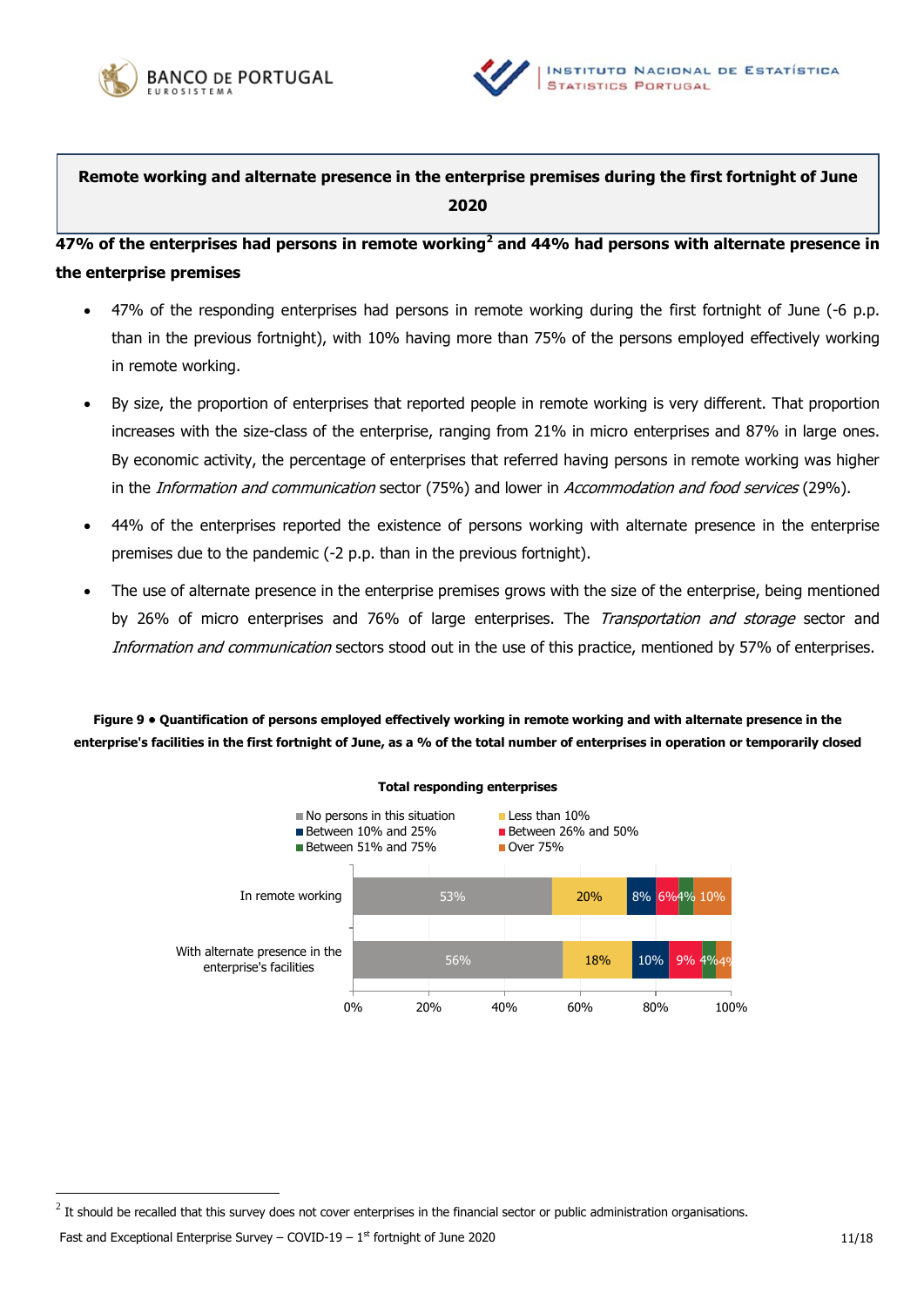





**Source:** Statistics Portugal and Bank of Portugal, COVID-IREE

# **Enterprises that have benefited or intend to benefit from the measures presented by the Government due to the COVID-19 pandemic in the first fortnight of June 2020**

### **More than 55% of the enterprises do not intend to use support measures, excluding the simplified layoff**

- Among the measures considered, 22% of the responding enterprises have already benefited from the suspension of tax and contributory obligations, 19% of the moratorium for the payment of interests and principal on existing credits and 12% of the access to new low-interest loans or State guarantees.
- The Accommodation and food services sector continued to register higher proportions of enterprises that have already benefited or intend to benefit from the support measures, with 41% of the enterprises in this sector already benefiting from the suspension of tax and contributory obligations, 28% from the moratorium for the payment of interests and principal on existing credits and 22% from the access to new low-interest loans or State guarantees.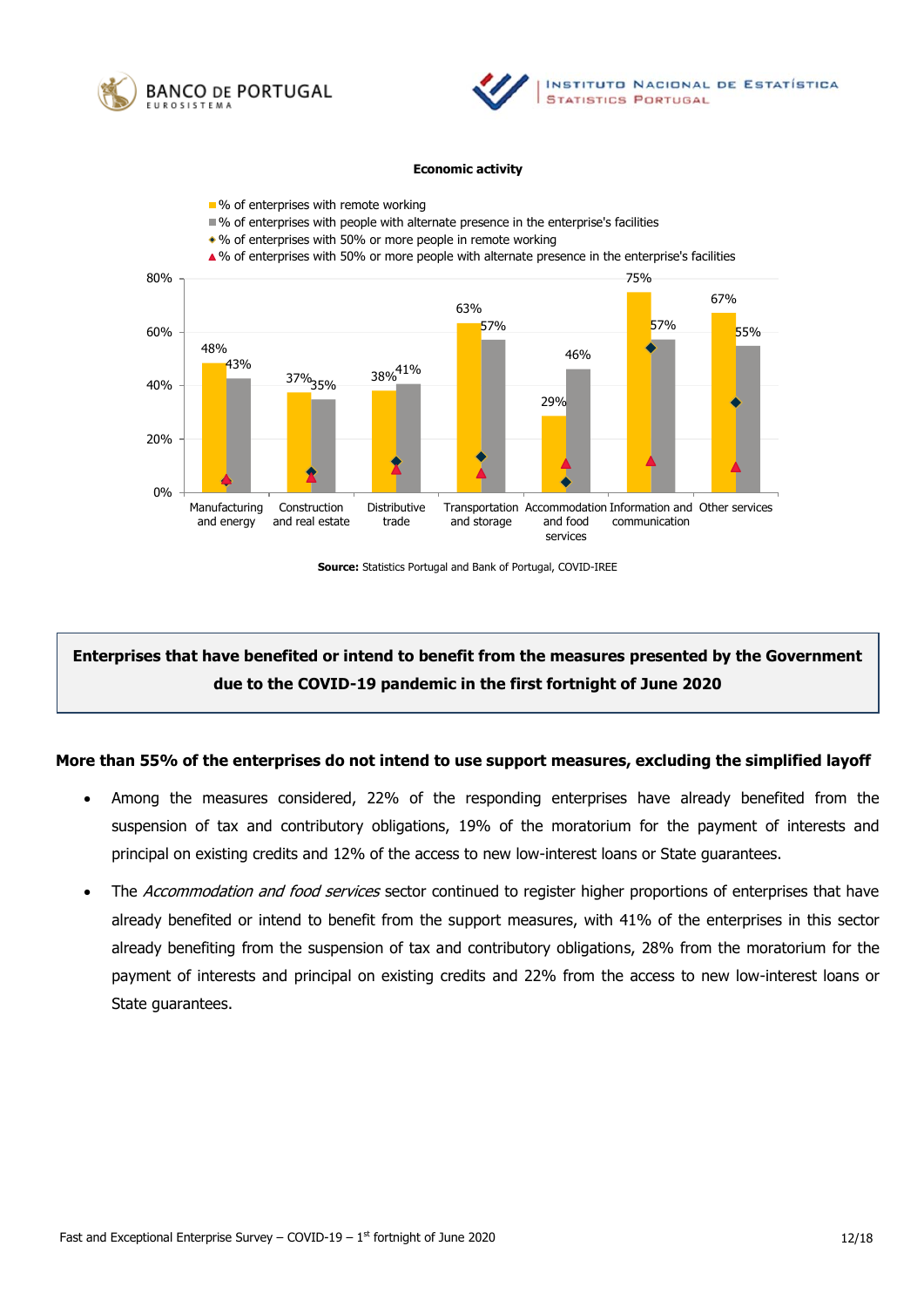



## **Figure 10 • Use of the measures presented by the Government due to the COVID-19 pandemic, as a % of total number of enterprises in operation or temporarily closed**

#### **Total responding enterprises**



**Source:** Statistics Portugal and Bank of Portugal, COVID-IREE

### **Intention to permanently change the activity of the enterprise due to the COVID-19 pandemic**

## **75% or more of the enterprises consider that there is little or no probability of permanently changing their activities due to the COVID-19 pandemic**

- The changes most frequently mentioned as very likely by the enterprises are the reinforce of the investment in information technology (25% of companies), the increase in the use of remote working (17%) and the redirection of target markets (16%). Changes in the range of products sold / services provided are considered very likely by 10% of respondent enterprises. Only 1% of the enterprises consider that their main activity is likely to change due to the pandemic COVID-19.
- The percentage of enterprises that consider very likely the reinforce of the investment in information technology and the increase in the use of remote working increases with the size of the enterprise, standing at 37% and 34%, respectively, in large enterprises.
- By sector, the percentage of enterprises that considered the reinforce of the investment in information technology very likely was higher in *Other services* (33%) and *Transportation and storage* (31%). The percentage of enterprises that considered the increase in the use of remote working very likely reached 47% in Information and Communication and 32% in Other Services. In the Accommodation and food services sector, 25% of the enterprises consider it very likely to redirect the target markets and 18% to change the range of products sold / services provided.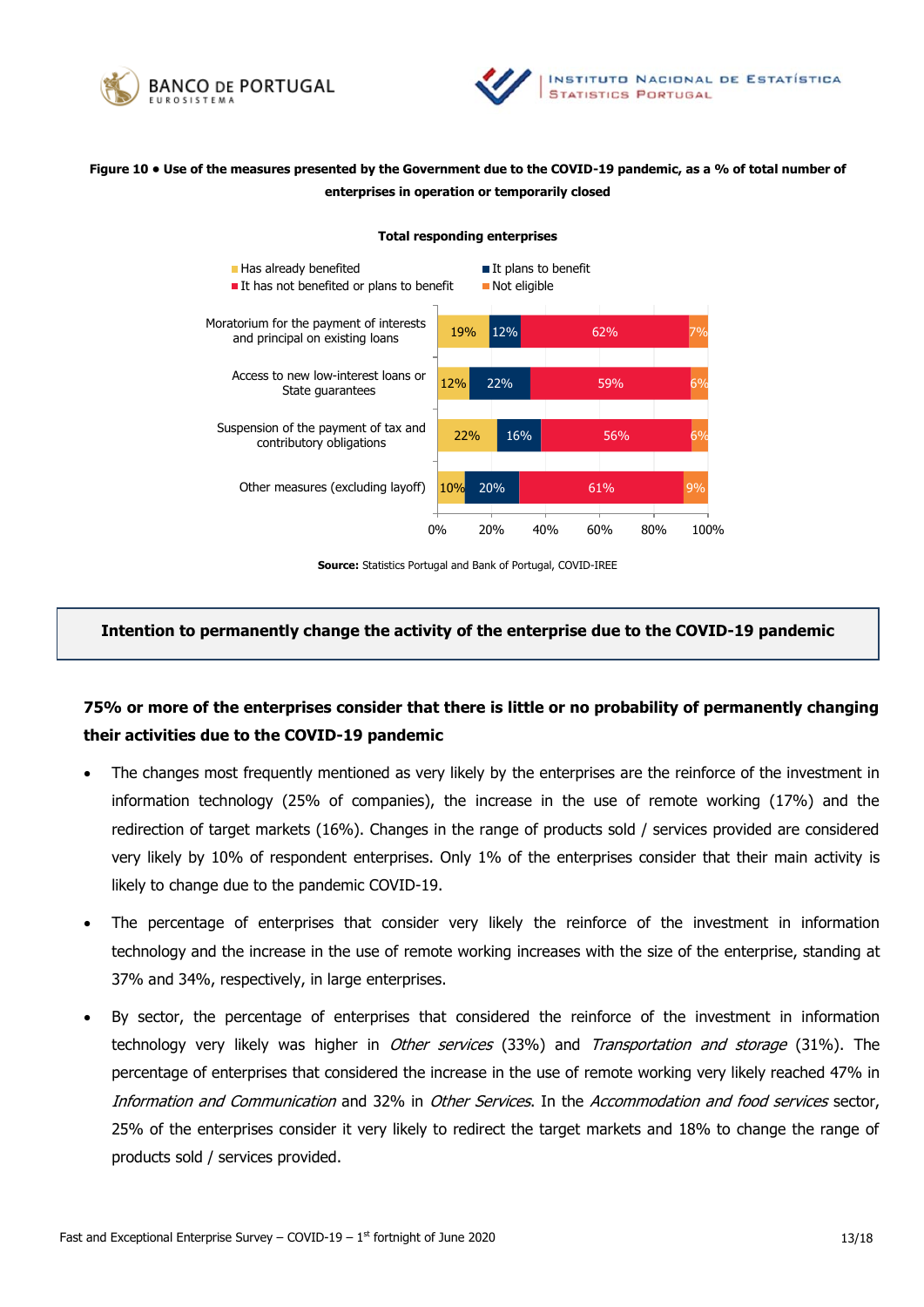



## **Figure 11 • Intention to permanently change the enterprise's activity due to the COVID-19 pandemic, as a % of total number of enterprises in operation or temporarily closed**

#### **Total responding enterprises**

| Very likely                        | <b>Unlikely</b>                                         | Not likely |     |     |            |     |      |
|------------------------------------|---------------------------------------------------------|------------|-----|-----|------------|-----|------|
|                                    |                                                         |            |     |     |            |     |      |
|                                    | Reinforce the investment in information technology      | 25%        |     | 34% |            | 41% |      |
| Increase the use of remote working |                                                         |            | 29% |     | <b>54%</b> |     |      |
| Change supply chains<br>5%         |                                                         |            | 33% |     | 62%        |     |      |
|                                    | Increase the stocks of needed products for the activity | 7%         | 29% |     | 64%        |     |      |
|                                    | Redirect target markets                                 | 16%        | 33% |     |            | 51% |      |
|                                    | Change the range of products sold/services provided     | 10%        | 30% |     | 60%        |     |      |
|                                    | Change the main activity of the enterprise              | 1% 11%     |     |     | 88%        |     |      |
|                                    |                                                         | 0%         | 20% | 40% | 60%        | 80% | 100% |

#### **Size-class**

■ Very likely Not likely Not likely Not likely

|                                                                                | Micro  | 15%          |     | 32% |     | 53% |      |
|--------------------------------------------------------------------------------|--------|--------------|-----|-----|-----|-----|------|
| information<br>investment<br>technology<br>Reinforce<br>£<br>Ξ.                | Small  | 21%          |     | 33% |     | 46% |      |
|                                                                                | Medium |              | 29% |     | 36% | 35% |      |
|                                                                                | Large  |              | 37% |     | 37% |     | 26%  |
| use of remote<br>Increase the<br>working                                       |        |              |     |     |     |     |      |
|                                                                                | Micro  | 7%           | 19% |     |     | 73% |      |
|                                                                                | Small  | 13%          | 25% |     |     | 61% |      |
|                                                                                | Medium | 20%          |     | 36% |     | 44% |      |
|                                                                                | Large  |              | 34% |     | 41% |     | 25%  |
|                                                                                |        |              |     |     |     |     |      |
| Change supply                                                                  | Micro  | 6%           | 26% |     |     | 69% |      |
| chains                                                                         | Small  | 5%           | 33% |     |     | 62% |      |
|                                                                                | Medium | 6%           | 35% |     |     | 59% |      |
|                                                                                | Large  | 4%           | 40% |     |     | 56% |      |
|                                                                                |        |              |     |     |     |     |      |
|                                                                                | Micro  | 6%           | 24% |     |     | 69% |      |
| needed                                                                         | Small  | 7%           | 29% |     |     | 64% |      |
| Increase the<br>products for<br>the activity<br>stocks of                      | Medium | 8%           | 30% |     |     | 62% |      |
|                                                                                | Large  | 9%           | 33% |     |     | 59% |      |
|                                                                                |        |              |     |     |     |     |      |
|                                                                                | Micro  | 14%          | 29% |     |     | 57% |      |
| markets<br>Redirect<br>target                                                  | Small  | 17%          |     | 33% |     | 50% |      |
|                                                                                | Medium | 17%          |     | 34% |     | 48% |      |
|                                                                                | Large  | 13%          |     | 36% |     | 51% |      |
|                                                                                |        |              |     |     |     |     |      |
|                                                                                | Micro  | 11%          | 26% |     |     | 63% |      |
| sold/service<br>Change the<br>s provided<br>range of<br>products               | Small  | 11%          | 29% |     |     | 60% |      |
|                                                                                | Medium | 10%          | 32% |     |     | 58% |      |
|                                                                                | Large  | 9%           | 31% |     |     | 61% |      |
|                                                                                |        |              |     |     |     |     |      |
| Change the<br>enterprise<br>activity of<br>main<br>$\mathfrak{t}^{\mathsf{e}}$ | Micro  | $1\%$<br>13% |     |     | 86% |     |      |
|                                                                                | Small  | $1\%$ 12%    |     |     | 87% |     |      |
|                                                                                | Medium | 0% 10%       |     |     | 90% |     |      |
|                                                                                | Large  | 0% 8%        |     |     | 91% |     |      |
|                                                                                |        | 0%           | 20% | 40% | 60% | 80% | 100% |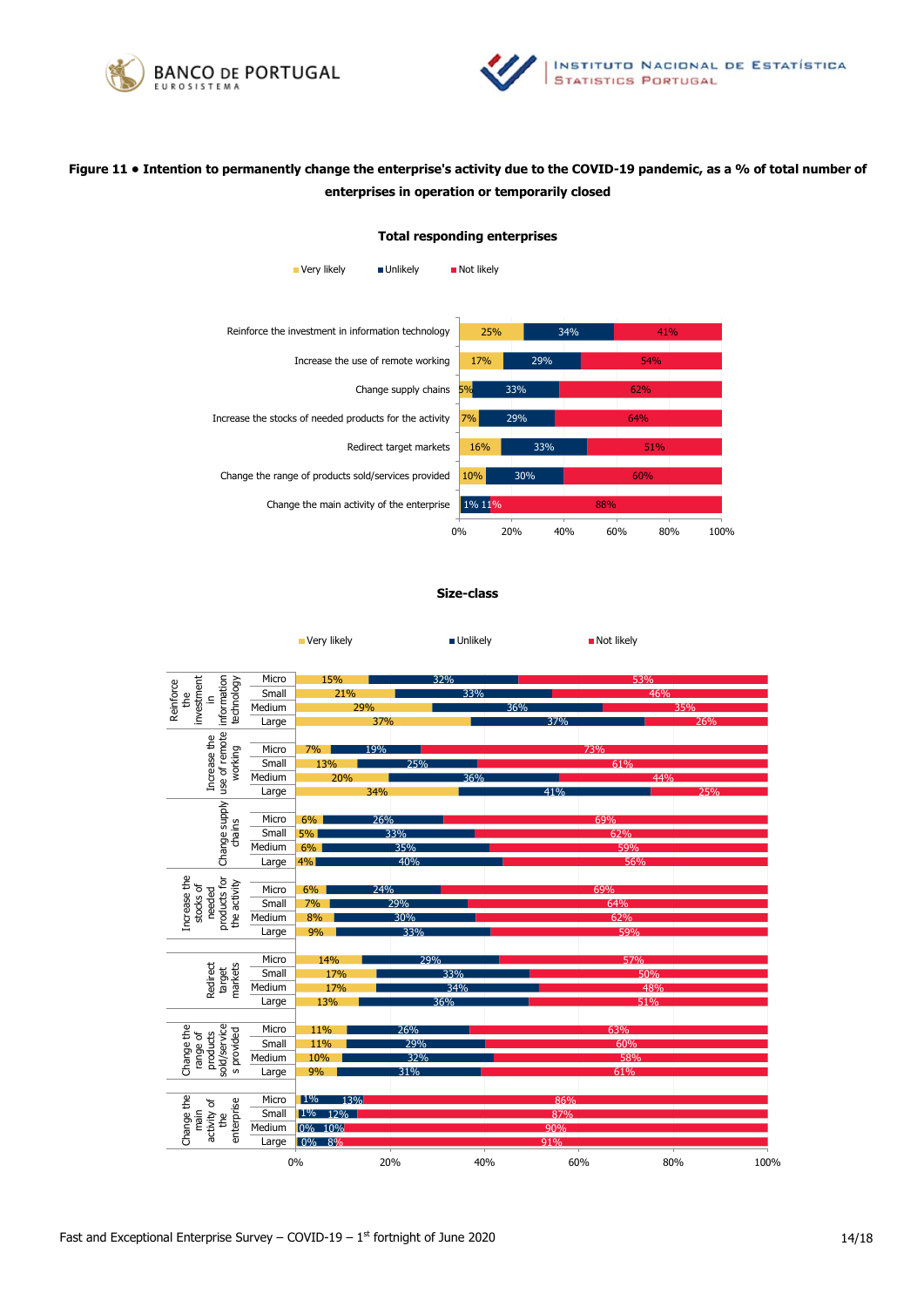



 $\blacksquare$  Very likely  $\blacksquare$  Unlikely  $\blacksquare$  Not likely

| Manufacturing and energy                                    |                                                               | 21%<br>39%                |     |            | 40% |     |     |      |
|-------------------------------------------------------------|---------------------------------------------------------------|---------------------------|-----|------------|-----|-----|-----|------|
|                                                             | Construction and real estate                                  | 19%<br>30%                |     |            | 5በ% |     |     |      |
|                                                             | Distributive trade                                            | 24%                       |     | 33%        |     | 43% |     |      |
| Reinforce the<br>investment in<br>information<br>technology | Transportation and storage                                    | 31%                       |     |            | 34% |     | 35% |      |
|                                                             | Accommodation and food services                               | 27%                       |     | 28%        |     |     | 44% |      |
|                                                             | Information and communication                                 | 28%                       |     |            | 39% |     | 32% |      |
|                                                             | Other services                                                | 33%                       |     |            | 33% |     | 34% |      |
|                                                             |                                                               |                           |     |            |     |     |     |      |
|                                                             | Manufacturing and energy                                      | 12%                       | 35% |            |     | 53% |     |      |
| Increase the use of<br>remote working                       | Construction and real estate                                  | 12%                       | 32% |            |     |     |     |      |
|                                                             | Distributive trade                                            | 13%                       | 23% |            |     | 64% |     |      |
|                                                             | Transportation and storage                                    | 21%                       |     | 36%        |     |     | 43% |      |
|                                                             | Accommodation and food services                               | 8%                        |     |            |     |     |     |      |
|                                                             | Information and communication                                 |                           | 47% |            |     | 30% |     | ን 3% |
|                                                             | Other services                                                | 32%                       |     |            |     |     |     |      |
|                                                             |                                                               |                           |     |            |     |     |     |      |
|                                                             | Manufacturing and energy                                      | $5\%$                     | 38% |            |     | 57% |     |      |
|                                                             | Construction and real estate                                  | 3%                        | 31% |            |     | 66% |     |      |
|                                                             | Distributive trade                                            | $6\%$                     | 30% |            |     | 65% |     |      |
| Change supply chains                                        | Transportation and storage                                    | 5%                        | 36% |            |     | 59% |     |      |
|                                                             | Accommodation and food services                               | 7%<br>33%                 |     | 60%        |     |     |     |      |
|                                                             | Information and communication                                 | 31%                       |     |            |     | 68% |     |      |
|                                                             | Other services                                                | 5%<br>33%                 |     |            |     |     |     |      |
|                                                             |                                                               |                           |     |            |     |     |     |      |
|                                                             | Manufacturing and energy                                      | 8%                        | 36% |            |     | 56% |     |      |
|                                                             | Construction and real estate                                  | 6%                        | 27% |            |     | 67% |     |      |
| activity                                                    | Distributive trade                                            | 8%                        | 30% |            |     | 62% |     |      |
|                                                             | Transportation and storage                                    | 5%  <br>17%               |     |            | 79% |     |     |      |
| Increase the stocks of<br>needed products for the           | Accommodation and food services                               | 10%                       | 23% |            |     | 67% |     |      |
|                                                             | Information and communication                                 | 19%                       |     |            | 78% |     |     |      |
|                                                             | Other services                                                | 7%                        | 72% |            |     |     |     |      |
| Redirect target markets                                     |                                                               |                           |     |            |     |     |     |      |
|                                                             | Manufacturing and energy                                      | 17%                       |     | 37%        |     |     | 45% |      |
|                                                             | Construction and real estate                                  | 9%                        | 31% |            |     | 60% |     |      |
|                                                             | Distributive trade                                            | 13%                       |     |            |     | 53% |     |      |
|                                                             | Transportation and storage<br>Accommodation and food services | 17%                       |     | 32%        |     | 51% | 49% |      |
|                                                             | Information and communication                                 | 25%<br>20%                |     | 26%<br>79% |     |     |     |      |
|                                                             | Other services                                                | 18%                       |     | 29%        |     | 53% |     |      |
|                                                             |                                                               |                           |     |            |     |     |     |      |
|                                                             | Manufacturing and energy                                      | 9%                        | 33% |            |     | 58% |     |      |
|                                                             | Construction and real estate                                  | 4% l                      | 25% |            |     | 71% |     |      |
|                                                             | Distributive trade                                            | 10%                       | 30% |            |     | 60% |     |      |
| provided                                                    | Transportation and storage                                    | 9%                        | 27% |            |     | 64% |     |      |
| Change the range of<br>products sold/services               | Accommodation and food services                               | 18%                       |     | 31%        |     | 50% |     |      |
|                                                             | Information and communication                                 | 13%                       |     |            |     |     |     |      |
|                                                             | Other services                                                | 14%                       | 26% |            |     | 60% |     |      |
|                                                             |                                                               |                           |     |            |     |     |     |      |
|                                                             | Manufacturing and energy                                      | $\boxed{0\%}$ 13%         |     |            | 87% |     |     |      |
| Change the main activity<br>of the enterprise               | Construction and real estate                                  | $\sqrt{0\%}$<br>12%       |     |            | 88% |     |     |      |
|                                                             | Distributive trade                                            | $1\%$ 10%                 |     |            | 89% |     |     |      |
|                                                             | Transportation and storage                                    | 1% 8%                     |     |            | 92% |     |     |      |
|                                                             | Accommodation and food services                               | 110 <sub>6</sub><br>$1\%$ |     |            | 87% |     |     |      |
|                                                             | Information and communication                                 | 1% 9%                     |     |            | 90% |     |     |      |
|                                                             | Other services                                                | $1\%$<br>10%              |     |            | 89% |     |     |      |
|                                                             |                                                               | 0%                        | 20% | 40%        | 60% |     | 80% | 100% |
|                                                             |                                                               |                           |     |            |     |     |     |      |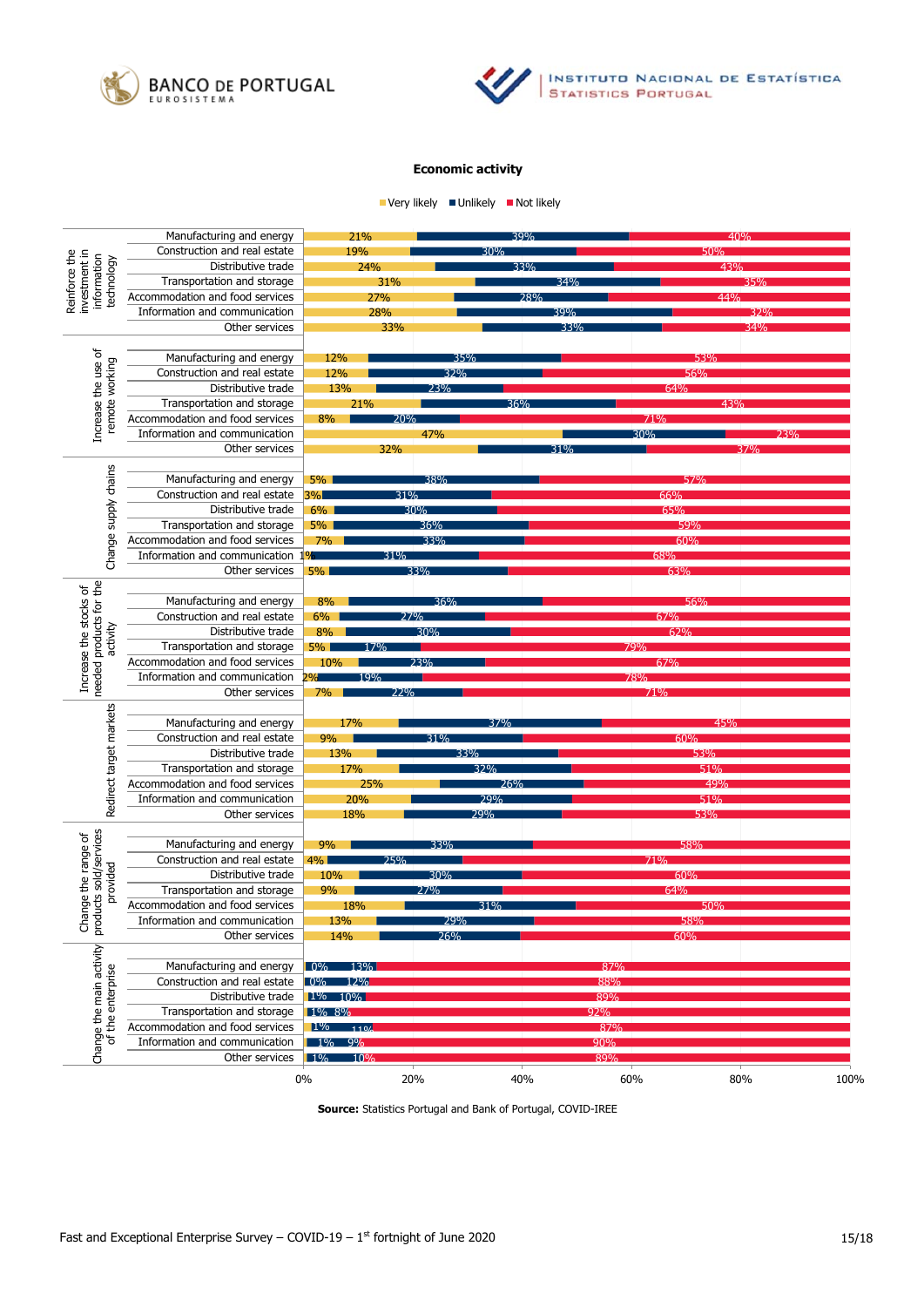



## **Technical note**

The statistical data disclosed in this information note correspond to those collected by the Fast and Exceptional Enterprise Survey – COVID-19 (COVID-IREE), in the week from 08 to 16 June 2020, with reference to the first fortnight of June 2020. The survey was addressed to a broad range of micro, small, medium and large enterprises representative of the various sectors of economic activity, the sample being 8,883 enterprises. A total of 5,678 valid responses were obtained, representing an overall response rate of 63.9%. The respondent enterprises represent 68.0% of the persons employed and 78.5% of the turnover of the sample.

The following graph shows the distribution between responding and non-responding enterprises, in terms of the number of enterprises, persons employed and turnover, as a % of total enterprises in the sample, by economic activity:

#### **Figure 12 • Structure of the number of enterprises, persons employed and turnover, as a % of total number of responding and nonresponding enterprises by economic activity**



**Source:** Statistics Portugal and Bank of Portugal, COVID-IREE

Applying a simple *Probit* model to assess the probability of response to the survey, a lower probability of response of micro and small enterprises was observed, and the possible bias resulting from this should be considered in the analysis. However, there was no evidence of bias associated with the sector of economic activity of the enterprise.

The results of this survey are always indicated as referring to the responding enterprises in each week of survey and no extrapolation of the results to the universe of firms is made (see methodological documentation associated with the new Fast and Exceptional Enterprise Survey (COVID-IREE) available at:

#### <http://smi.ine.pt/DocumentacaoMetodologica/Detalhes/1593>

The sample of this survey basically corresponds to the integration of the samples underlying the monthly industry, construction, distributive trade and services turnover surveys, plus about three hundred enterprises, aiming at completing the sectors of activity represented. The context information of this sample has as reference the Integrated Business Accounts System (IBAS 2018). The following figure presents, by economic activity, the structures of the number of enterprises, persons employed and turnover in the COVID-IREE sample and in the universe of firms - IBAS 2018.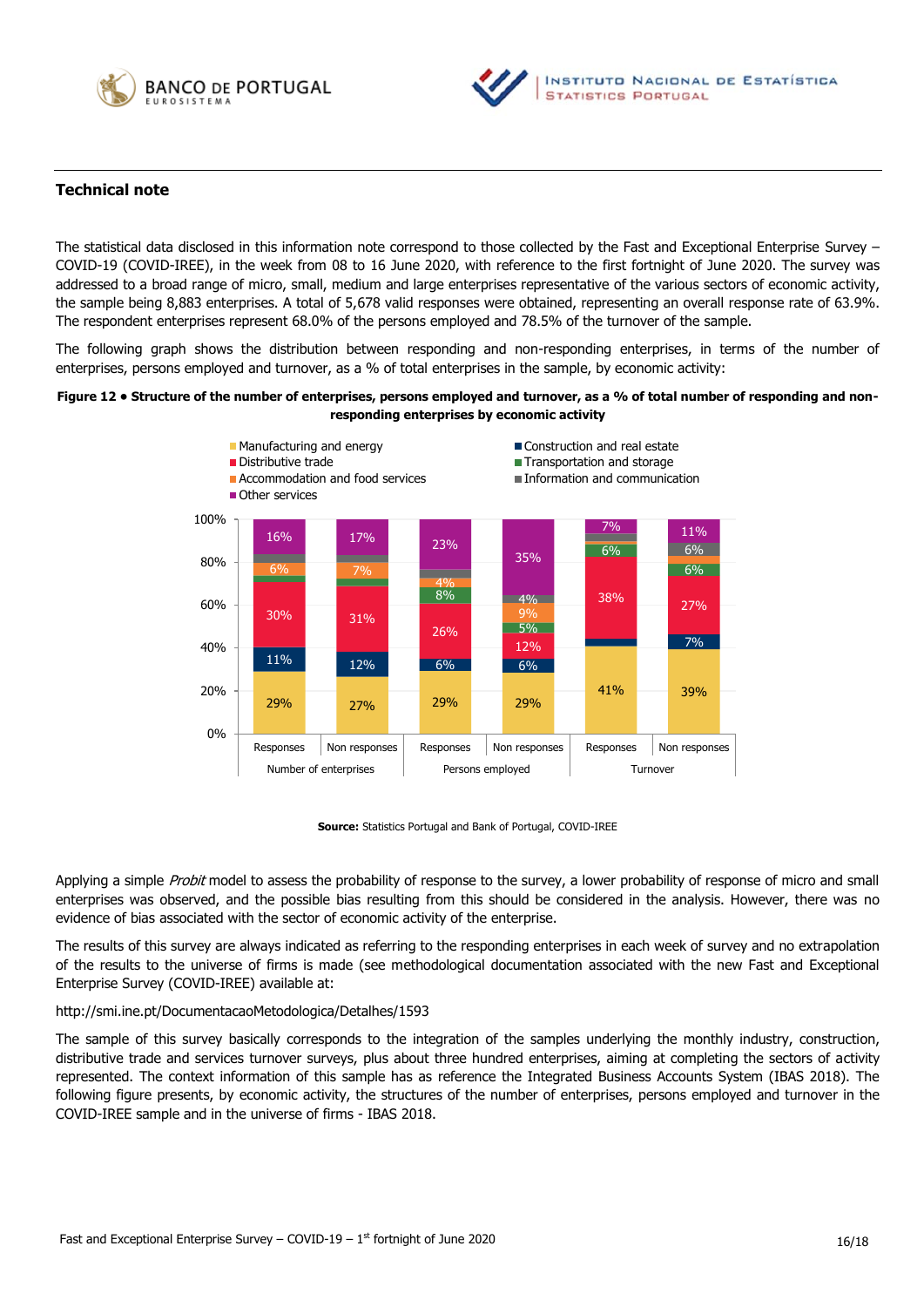



#### **Figure 13 • Structure of the number of enterprises, persons employed and turnover, of the universe of enterprises (IBAS 2018) and the sample of the Fast and Exceptional Enterprise Survey**



**Source:** Statistics Portugal, IBAS 2018 and Statistics Portugal and Bank of Portugal, COVID-IREE

This survey began with a weekly frequency in order to obtain urgent information on the consequences of the current pandemic (COVID-19) on business activity, having moved to a fortnightly frequency after the end of the state of emergency but where a number of limitations to economic activity remain. The collection of information starts on Monday and finishes at the end of Friday. The data for each week of enquiry may be revised in the following week by incorporating any replies received during the weekend.

In this edition of the survey, contrary to the usual, the data collection took place between June 8 and June 16 (Monday to Tuesday of the following week), because that week has less 2 working days, namely the holidays of  $10^{th}$  and  $11^{th}$  of June. Consequently the disclosure was made on a Friday, June 19, and not on Tuesday as usual.

In this information note were considered:

- A) 4 enterprise size-classes: Micro enterprise (number of persons employed < 10 and turnover  $\leq$  EUR 2 million); Small enterprise (number of persons employed < 50, turnover  $\leq$  EUR 10 million and not classified as micro enterprise); Medium enterprise (number of persons employed < 250, turnover ≤ EUR 50 million and not classified as micro or small enterprise); and Large enterprise (number of persons employed  $\geq$  250 or turnover  $>$  EUR 50 million)
- B) 7 groups of economic activities: Manufacturing and energy (sections B to E from CAE Rev.3), Construction and real estate (sections F and L from CAE Rev.3), Distributive trade (sections G from CAE Rev.3), Transportation and storage (sections H from CAE Rev.3), Accommodation and food services (section I from CAE Rev.3), Information and communication (section J from CAE Rev.3), and Other services (section M to S from CAE Rev.3, except section O). This classification is based on the A10 nomenclature of the European System of Accounts (ESA2010).

#### **Expected date for the next dissemination:**

01 July 2020

#### **Acronyms:**

% Percentage

BdP Bank of Portugal

CAE-Rev.3 Portuguese Classification of Economic Activities, Revision 3

COVID-19 New coronavirus